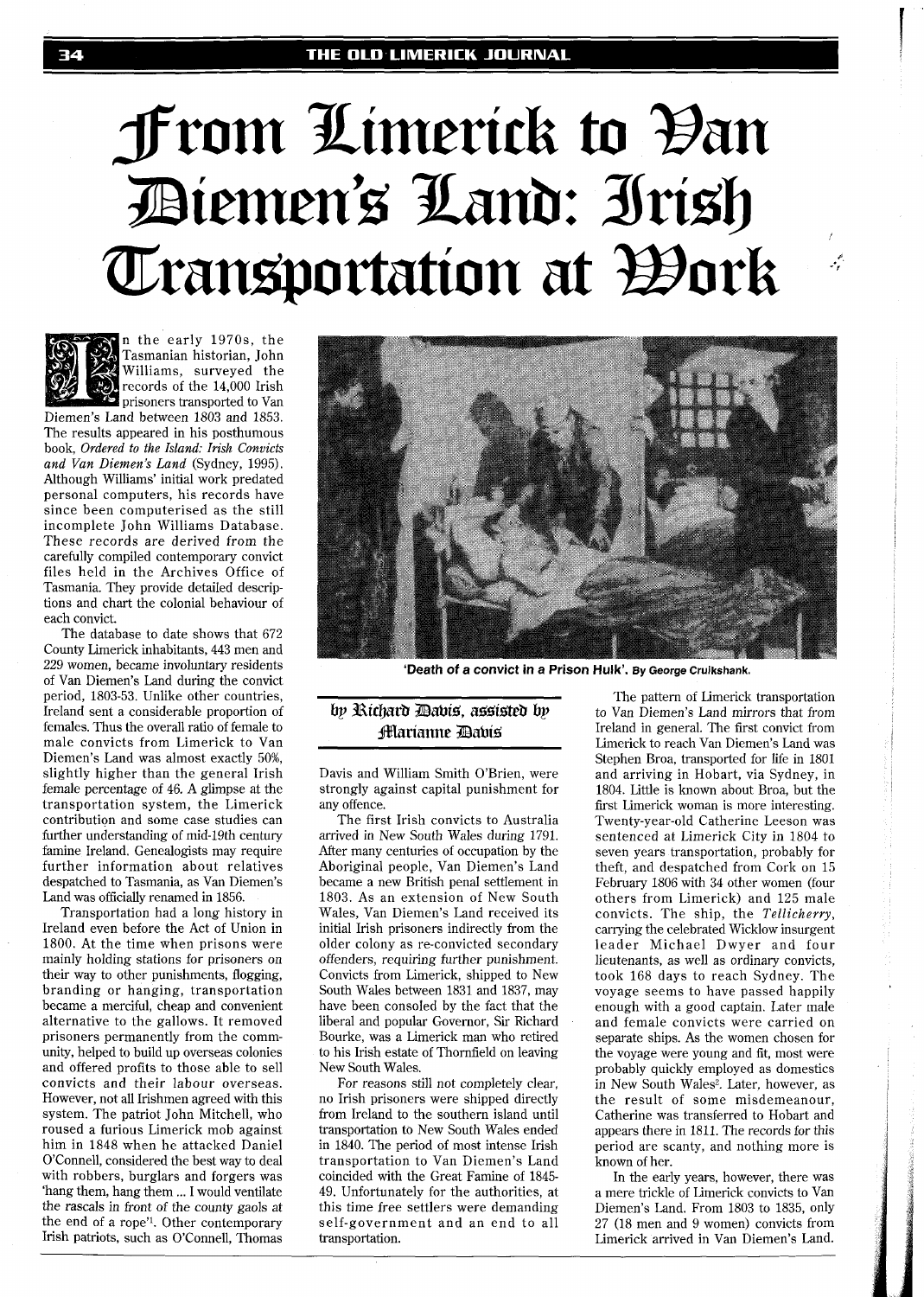

**Poster calling a meeting at Circular Quay, Sydney, to object to the landing of a convict ship, 1849.** 

After the end of transportation to New South Wales in 1840 numbers accelerated. From 1839 to 1852, beginning with 36 males, there was a steady stream of convicts from Limerick: 220 females and 425 males, a grand total of 645. In 1852, the year before transportation to Van Diemen's Land ceased, three women, Honora Dea, Mary Connors and Anne Joynt, and one man, John Regan, became the last convicts sent from Limerick to Van Diemen's Land. Connors, Joynt and Ryan joined the three women and 61 men from Limerick arriving in Van Diemen's Land in the last year of transportation. Most of these had been sentenced several years earlier. In 1856, before their sentences had expired, Van Diemen's Land became the self-governing colony of Tasmania.

The removal of transported convicts from Limerick to Dublin occasioned many a sad scene, as in 1841, when, escorted by mounted and foot police, thirty mostly 'able athletic, and healthy young men' were 'followed by hundreds of their friends outside the town, whose screams rent the skies, and pierced the most hardened heart'<sup>3</sup>. The *Limerick Reporter* attributed most of the serious crime to faction fights, now diminished by Fr Theobald Mathew's temperance crusade, and quarrels over land by 'the most wretched class of farmers or agricultural labourers'. At the mercy of their landlords, such men could only retaliate as Whiteboys at night4.

For Ireland as a whole, the famine produces no large increase in sentences until 1847. Convictions then rose until 1850 before dropping by 1856 to the lower levels of a decade earlier. Proliferating convictions confronted colonies either refusing, like the Cape, to accept transported offenders, or, like Van Diemen's Land, protesting vigorously against them. As a result, transportation of males to Van Diemen's Land was abandoned for part of 1847 and 1848, being resumed in the modified guise of exiles supposedly trained in prisons at

home. Limerick figures show these developments. In the eight years 1839-46, 254 males (averaging 32 per year) and 67 females (averaging 8 per year) were sentenced in Limerick and transported to Van Diemen's Land. Most of the women were transported for stealing or larceny of some kind, while a number of men committed more violent crimes, sometimes typical Whiteboy offences like assaulting the dwelling of an opponent5. At first, embarkation followed soon after conviction, or was briefly delayed to enable numbers to accumulate for a particular boat.

In 1847 considerable changes occurred in Limerick, as in Ireland as a whole. The number of Limerick males sentenced to transportation and actually sent to Van Diemen's Land rose from 19 in 1846 to 31 in 1847, an increase insufficient to account for a spectacular rise in convictions. This is explained by the suspension of male transportation from Ireland to Van Diemen's Land in 1847 and 1848, ensuring that those convicted in 1847 remained in Irish gaols or interim penal colonies like Bermuda or Gibraltar. They sometimes provided prison training to make convicts effective as colonists, but the crowded Irish gaols and the limited facilities in Spike Island, off Cobh, and Bermuda made the ideal difficult to achieve. Interrogated in Van Diemen's Land, Michael Hackett, transported for receiving, painted a grim picture of a year in Limerick gaol in 1850. Prisoners were supposed to pick oakum or break sfones, but 'there was not much work done; it was only necessary that prisoners should, when at work, do a little'. In Van Diemen's Land, on the contrary, 'I find the work that I am now at very hard, and am not able to do it'. In Limerick prisoners received for breakfast, 602 Indian meal, 202 of rice and half a pint of sweet milk. Dinner was 1402 of brown bread and a pint of sweet milk. In Van Diemen's Land, however, 'the diet is very fair'. At Limerick gaol there was no school or religious instruction, apart from Sunday Mass. Fourteen men slept in one room, 15 feet by 20, three, sometimes four, to a bed with two blankets, a rug and a single mattress. Uncovered chamber pots were used after lock-up, which began at 4pm in winter. Prisoners could at least sing and play chequers. At Newgate in Dublin there was stricter discipline, a school, which Hackett missed because of work in the bakehouse, and separate  $beds<sup>6</sup>$ . Hackett, who had been convicted before, committed four minor infringements in Van Diemen's Land. As a baker able to read a little, no thanks to his gaol experience, he had a useful trade to take up in the colony7.

Women, given a few months moral and technical training in Grangegorman, Dublin, before transportation, were considered more acceptable. In 1847,22 Limerick women, double those of the previous year, were tried and transported without delay to Van Diemen's Land. In the next years, the respective numbers were: 1848 (50 men, 28 women), 1849 (68 men, 27 women), 1850 (17 men, 41 women), 1851 (4 men, 32 women), 1852 (1 man, 3 women). Thus in the final stages of transportation from Limerick to Van Diemen's Land, women outnumbered the men.



The convict Sheperd, in his bush stupor, meets the natives. This style of bark hut **is typical of the outstations in which convicts lived.**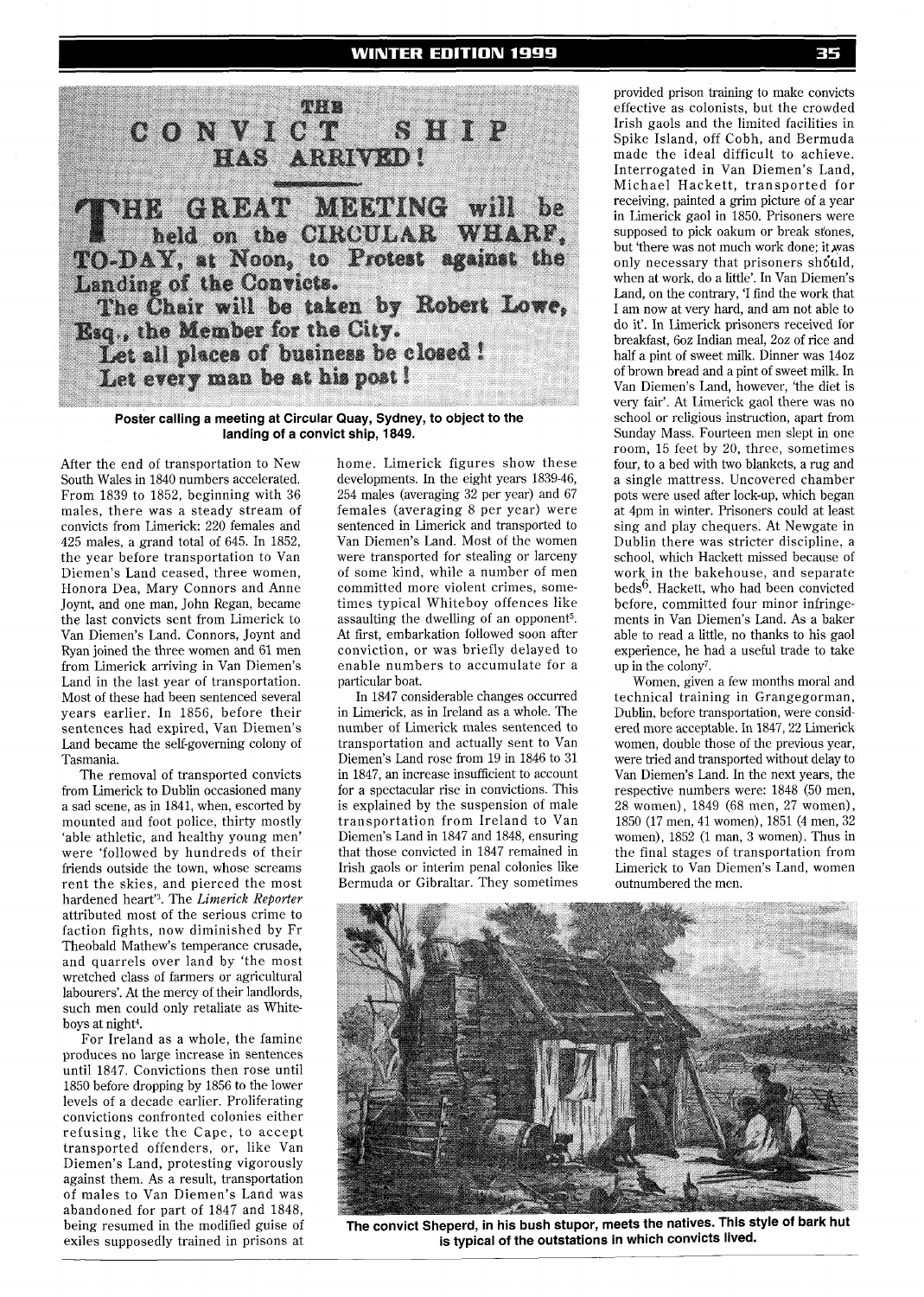#### THE OLD LIMERICK JOURNAL



**Statue to Sir Richard Bourke at Sydney** - **the first statue to be erected in Australia.** 

Women appeared less of a threat to free settlers in the colonies, now demanding self-government and an end to transportation. The sexual imbalance in Van Diemen's Land made the authorities look to the importation of women as an antidote to homosexuality. Women were less often involved in crimes of violence, though the years after the famine saw an increasing number of women arsonists: four in 1850, seven in 1851. As in the case of two of the thirteen known Limerick prostitutes transported, Anne Tuohy and Ann Mahony,<sup>8</sup> arson was often deliberately committed to achieve enforced exile. Free settlers, moreover, were desperate for domestic servants. For example, the 133 Irish women convicts sent to Van Diemen's Land on the *Midlothian* in 1853 were rapidly hired, despite 'the strong prejudices' which ten years before would have accepted only ten from an Irish ship<sup>9</sup>. Both the two Limerick women on this boat could read, an accomplishment possessed by only 32% of transported Limerick women and 49% of all Irishwomen at the time<sup>10</sup>, but otherwise presented an interesting contrast. Mary Connors was a country servant with no previous offences before transportation; in Tasmania she chalked up four minor convictions and one major crime. Twice offending in Ireland before her ultimate conviction for larceny, Anne Joynt, who possessed the valuable skill of lacemaking, had a clear record in Tasmania and thus adjusted to settler requirements<sup>11</sup>.

Some individual stories from Co. Limerick enliven the statistics. Over 70 males were involved in violence or assault. In 1840 Daniel Griffin from the Bruff area came to Limerick to see the races. On the following day he visited his cousin, John Griffin, cutting timber at the Watergate yard. When Daniel made to take the saw, Michael Fitzpatrick, another sawyer, struck him a mortal blow on the head and absconded. He was eventually caught by the police. The judge, after Fitzpatrick's conviction for murder in 1841, only recorded death, thus paving the way for commutation and transportation for life. Fitzpatrick, a lapsed temperance society member, told the Van Diemen's Land authorities that he had attacked Griffin because the latter threatened to undercut his wages. This was not unlikely, as Griffin was described as 'a country colt' who no doubt lacked the bargaining sophistication of a Limerick tradesman. Young, literate and skilled, Fitzpatrick might have done well in Van Diemen's Land, but was soon in trouble again, possibly through drink, when he was reconvicted for two minor offences and one major crime12.

Another case, partly induced by famine conditions, was that of John Hennessy, tried with three others for invading the house of Loughlan Sharpe at South Cappa in May 1848 to take his gun and threaten his life. Sharpe was a landowner paying workers only one shilling a week for draining his land. At the trial, the police used an unsavoury approver, Terence Phelan, who boasted participation in nine or ten attacks's. Hennessy, though a labourer, was fully literate when he reached Van Diemen's Land on the *St Vincent* in 1853. Apart from one minor offence in Tasmania, he appears to have been a useful colonist<sup>14</sup>.

Hennessy's was a fairly typical Whiteboy crime, which the authorities considered rife in Limerick. Gangs or family groups waged private vendettas in

attempts at collective action, almost political, against evicting landlords and their new tenants. In 1841 there was great unrest in Pallaskenry. Amidst considerable controversy, five men, Thomas and Michael Madigan, Francis and Michael Whelan and Thaddeus, later Timothy, Mahoney, were each transported for seven years for housebreaking to seize a gun and ammunition. They came together on the *Egyptian*, which carried them to Van Diemen's Land. John Langford, a, magistrate, attempted to associate them with a possibly forged document suggesting a link between temperance and the more political secret Ribbon movement. His colleagues were divided on the issue and an investigation was set up. In Van Diemen's Land, the five associates seem to have kept out of trouble15.

Judge Thomas Lefroy, once beloved by the great novelist, Jane Austen, as early as 1824 complained to the Limerick Grand Jury that, in contrast to England, 'Here the blood-stain of murder excites no feeling but one - the murderer is protected, or if discovered. the witnesses against him are hunted down'16. Similarly, Judge Nicholas Ball lamented in 1844 that, as long as he could remember, the Limerick calendar was studded with Whiteboy crimes<sup>17</sup>. In 1846 Limerick magistrates had demanded the proclamation of Clanwilliam, Owneybeg, Small County and Costlea: 'murder, breaking open houses for arms, threatening notices, and intimidation are of daily and nightly occurrence, attacking all classes who will not join in or submit to the laws made by nightly meetings of large bands of armed peasantry'. The following year there were riots in Co. Limerick. At Rathkeale a huge mob demonstrated outside the workhouse<sup>18</sup>. In 1848 Judge Ball almost despaired at the size of the crime catalogue, even after a special commission in Limerick, when a particular example had been made of William Frewen, transported for merely harbouring a suspect<sup>19</sup>. However, Ball told landlords to 'establish a bond of affection' with their dependants as the best means of diminishing crime<sup>20</sup>. The people of



**The beginnings of Hobart town, Van Diemen's land. Sketch, perhaps by the surveyor George Prideaux Harris, 1804.** 

**National Library of Australia.**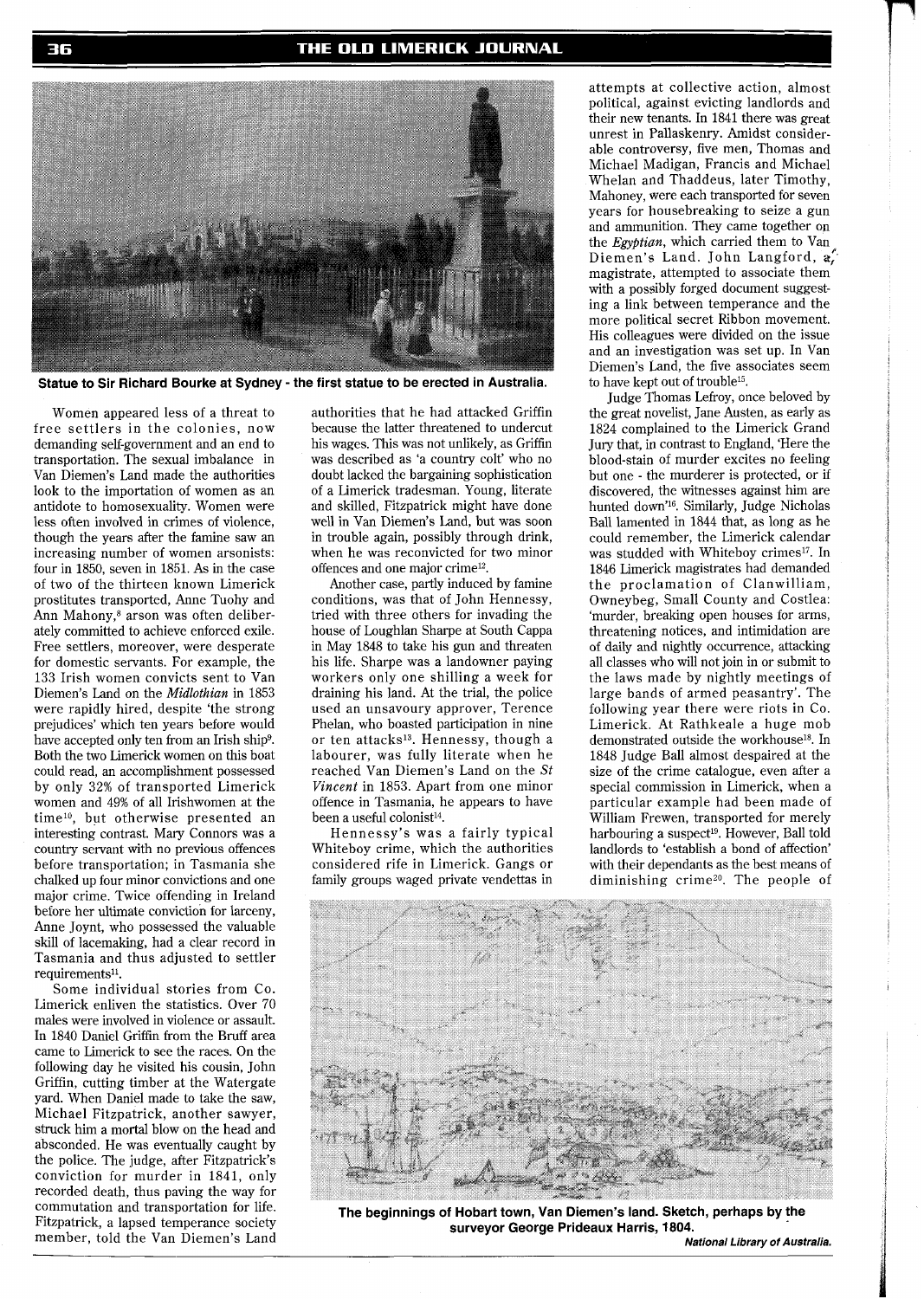

Limerick certainly did not give up and accept famine starvation without a struggle. Nevertheless, after Ball's exhortation, at the Limerick summer assize of 1848, the traditional white gloves, denoting an empty crime calendar, were presented to the visiting judge. This enabled conservatives to argue that repressive measures had worked<sup>21</sup>. The July 1848 Rising led by the Limerick landowner, William Smith O'Brien, centred on Tipperary, not Limerick itself.

Many of those transported were not social rebels and had little claim to popular sympathy. In 1843 Pat Noonan and Robert Houlihan from Shrule Bog took part in a 'blackface' robbery of Patrick Shine of Carrickparson. Shine was shot in the side and later died. Houlihan and Noonan were convicted with the aid of an approver, James Hickey, who told a bizarre story of villany, greed and treachery.

"I might put powder and ball in a pistol, if I was paid for it, to shoot a man; I can't prove the arms the party had were loaded, but I know my own pistol was; I went to Dublin on my keeping; when I was going through the streets of Roscrea I was taken; I was never in any murder before but this; I was often out taking arms at night; ... heard there was a large reward for the murder of Shine; I heard the reward was 7001. or 8001.; I expect to get money by convicting these men; I don't want to take away their lives, but I'll tell the truth<sup>22</sup>."

Noonan and Houlihan, the latter claiming innocence, were condemned to death<sup>23</sup> but reprieved and transported to Van Diemen's Land. Both learned to read, if not to write. Despite their heinous crime, in Van Diemen's Land they committed only one minor offence between them and seem to have made a

satisfactory adjustment to their new lives $^{24}$ .

Six Limerick men arrived in Van Diemen's Land convicted of rape<sup>25</sup>. Three were illiterate and three able to both read and write. Only one Limerick man, Andrew Lyons (1843) was transported for bigamy. No Limerick woman was apparently transported to Van Diemen's Land from Limerick for infanticide; 'a case against Bridget Bartly for murdering, her infant was suddenly dropped in  $1845^{26}$ . Mary Fahey, 'a very fine looking woman'. made the journey for involvement in a typical *crime passionnel.* She was convicted of assisting, on a lonely road, her lover, Michael Hanley, to beat his wife, another Mary, bloodily to death with a stone. There was no hope of reprieve and Michael Hanley was hanged. Mary, however, saved herself by proclaiming pregnancy, a fact upheld by a special jury of matrons. After delivery she was transported to Van Diemen's Land in 1852. Two years later she married and was assigned to her husband's keeping. This did not save her from a spell in the cells for staying out after hours. Even after her conditional pardon in 1861, Mary received two gaol sentences for being idle and disorderly<sup>27</sup>.

Another Limerick convict was less happy in a triangular relationship. Convicted of stealing sugar during the tense year 1849, Pat Kiely was transported to Van Diemen's Land in 1851 with the minimum sentence of seven years. On board the *Blenheim,* Fr Charles Woods, the religious instructor, found his moral conduct good, but infrequent attendance at the daily shipboard basic literacy school left him 'uneducated'<sup>28</sup>. In Tasmania Kiely married, but his wife, Bridget, left him and married Matthew Clarke in 1865, despite her former husband's continued existence. Tiring of Clarke, Bridget went back to Kiely for a time, before reverting again to Clarke. This time Kiely took Bridget into the scrub and cut her throat with a razor. Undefended in court, with no public funds available for a lawyer, Kiely was convicted. The jury's recommendation to mercy failed and he was hanged in Launcestown in November 186929. Kiely's sad story demonstrates that transportation to Van Diemen's Land was not always a better option than remaining in faminetorn Ireland. Back in Limerick in 1845, James McCormack was luckier when he forced his wife Ellen's head into a hole filled with water, drowning her before her eighteen-year-old son could pull her out. The court accepted that James had been carried away by 'a sudden passion'. Accordingly he was convicted of manslaughter only. A literate farm labourer of 55, McCormack had an unblemished record in Tasmania30.

The vast majority of Limerick convicts shipped to Van Diemen's Land did not obtain the publicity, either before or after transportation, of Mary Fahey or Pat Kiely. Most, men and women, were sentenced for robbery of one kind or another. The newspapers gave them little space. Much livestock was appropriated